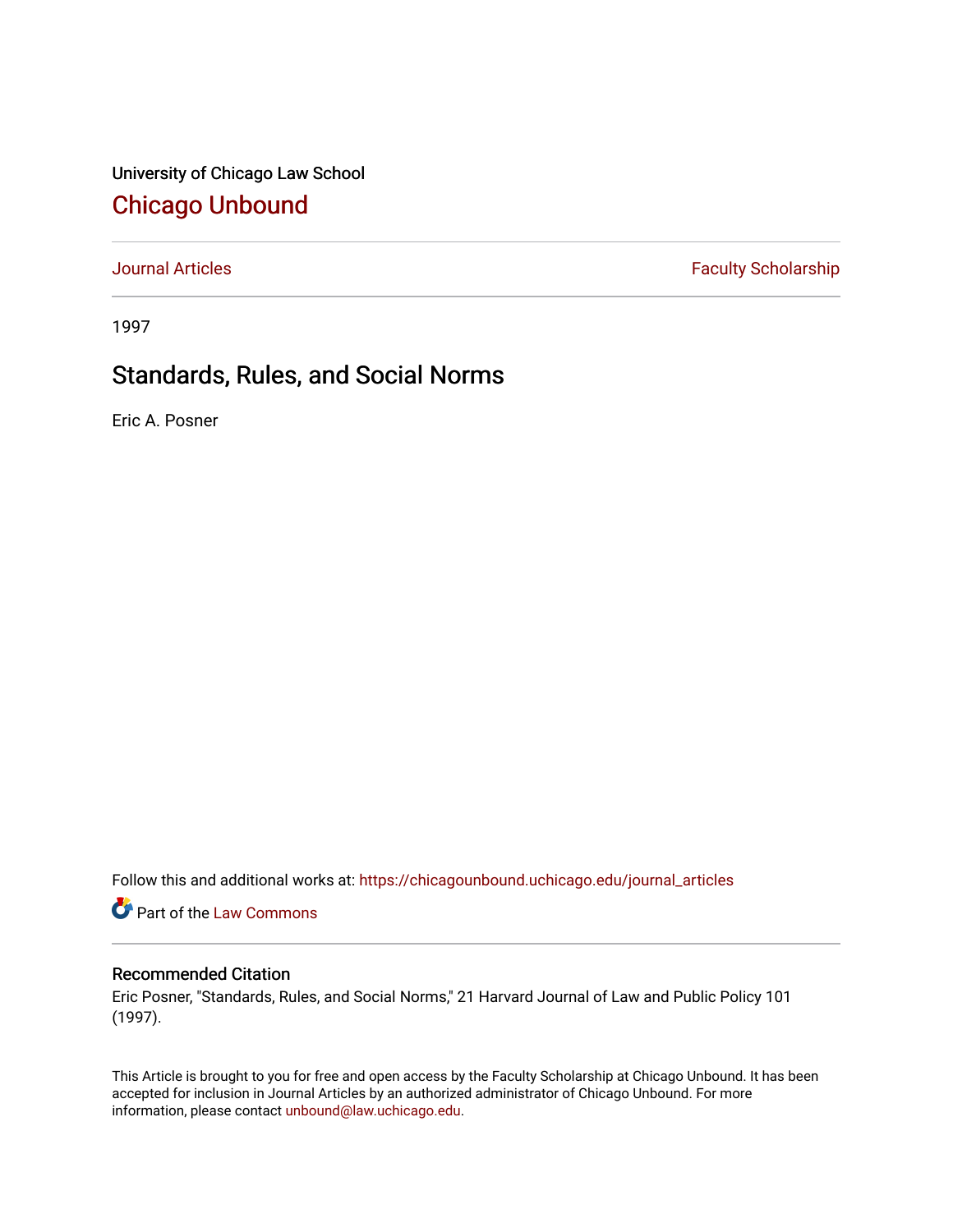# **STANDARDS, RULES, AND** SOCIAL NORMS

# ERICA. POSNER\*

I want to discuss three things: the economic literature on rules and standards, the economic approach to social norms, and the rule of law. The connection between these topics might be hard to see. The economic literature on rules and standards deals with the optimal form of the *law,* whereas the economic literature on social norms deals with *nonlegal* phenomena and the rule of law as a political *ideal* But I will argue that the three topics are closely related, and that analysis of them together illuminates each.

# I. RuLEs AND STANDARDS

My exposition of the economic analysis of rules and standards relies heavily on a model used by Professor Kaplow.<sup>1</sup> For the sake of brevity, I will skip a number of important details, including the role of precedent; the interested reader should consult the original.

When the legislature enacts a rule, it specifies in advance of some action whether that action will be penalized. When the legislature enacts a standard, it delegates to a court the authority to determine after the action whether that action will **be** penalized. Rules state that you may not do A, B, and C; a standard typically says that you may not behave "unreasonably," or "negligently," or "unconscionably," leaving it to the courts to determine whether an action meets these criteria.<sup>2</sup>

Suppose a legislature contemplates regulating some action X. It does not know whether the action will cause harm but does know the probability that it will cause harm. Should it use a rule

<sup>\*</sup> Assistant Professor of Law, University of Pennsylvania. My thanks to Eric Rasmusen andJonathan Wiener for helpful discussions.

*<sup>1.</sup> See* Louis Kaplow, *Rules VemsusStandards:AnEconomicAnalysis,* 42 DUKE LJ. **557,** 624- 29 (1992); see *also* citations therein.

<sup>2.</sup> As Kaplow points out, the rule-standard issue should not be confused with the optimal complexity of a rule or standard. *See* Louis Kaplow, *A Model of the Optimal Complexity ofLegalRules,* 11J. L **ECON.** & ORG. 150 (1995).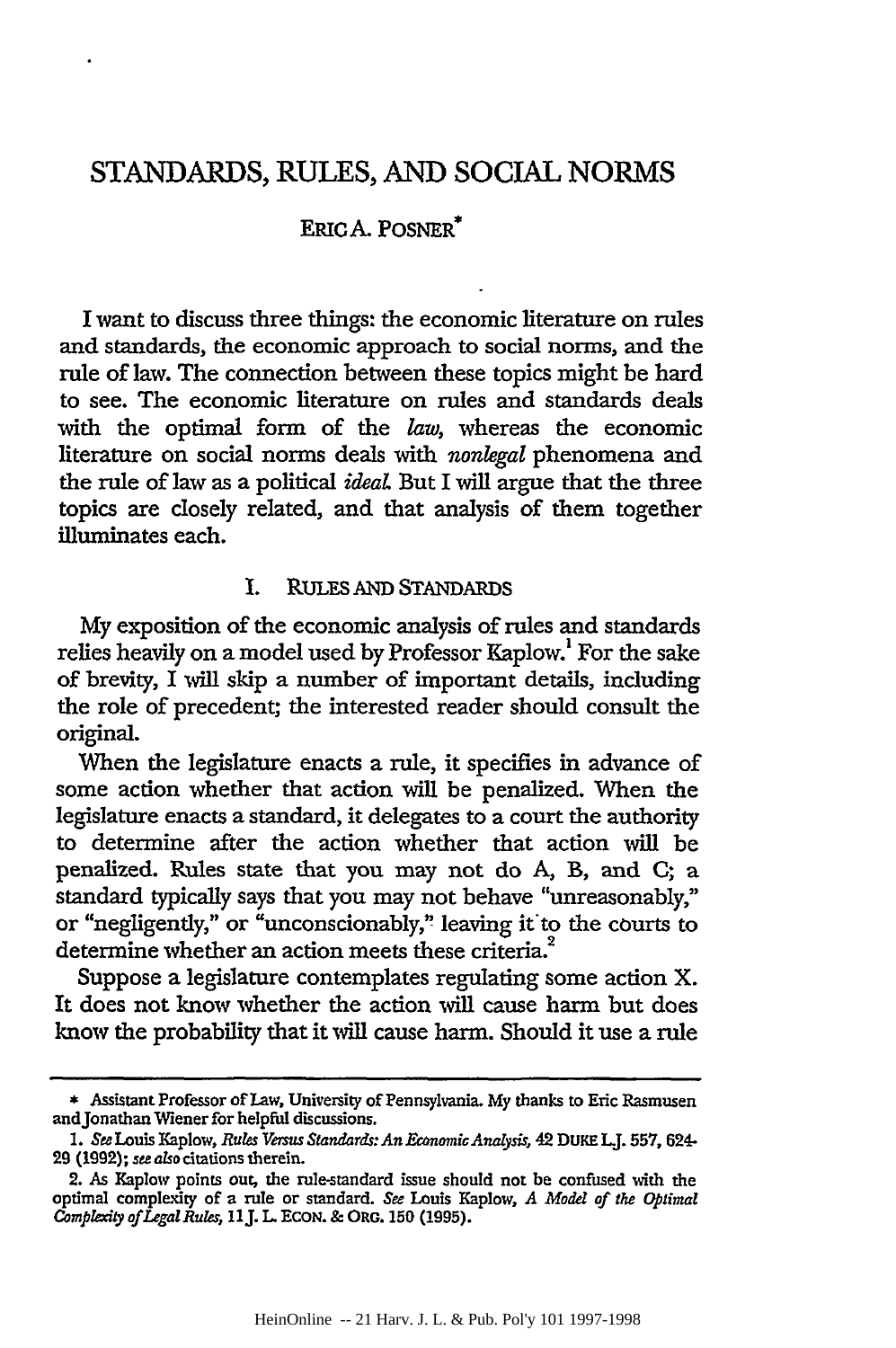or a standard? The simplest case assumes that affected parties do not inform themselves about the law, whether the law is a rule or a standard. The legislature must determine two quantities. The first quantity is its one-time cost of promulgating a rule. The second quantity is computed by multiplying the cost of judicial enforcement by the expected number of accidents (which is itself a function of the number of affected parties and the care they take given the cost of the precautions available to them, their uninformed prediction of the chance of accident, and the expected harm that would result from the accident). If the first quantity exceeds the second, the legislature should enact a standard. The reason is that when few accidents are likely to occur, and the judiciary is efficient enough at evaluating them, the legislature should not bother incurring the costs of engaging in the necessary research into the possible harmful consequences of the action.

If the legislature believes that affected parties will invest in legal advice in advance of their conduct, regardless of whether the law is a rule or a standard, its calculation should change. Initially, to know whether the parties will invest in legal advice, the legislature must know the price of legal advice, and also the difference, for each person, between his total expected costs if informed and his total expected costs if uninformed. To determine the former, the legislature must perform the person's cost-minimization calculations, and *this* involves estimating the marginal value of increased precautions in reducing the probability of harm, a calculation that requires the person (in the model) to know or (more likely) to estimate the level of harm. Having determined that regulated parties will inform themselves of the law, the legislature must now compare the cost of promulgating a rule with the sum of (1) the total amount of legal costs incurred by all regulated parties, and (2) the cost of all the enforcement proceedings that result when informed parties take their optimal precautions.

The legislature might also believe that affected parties will invest in legal advice in advance of their conduct if the law is a rule but not if the law is a standard. This belief assumes that a person can more cheaply inform himself of a rule than inform himself of a standard, a plausible assumption given that the person (or his lawyer) merely consults the legislative code in order to determine the content of a rule, whereas he would have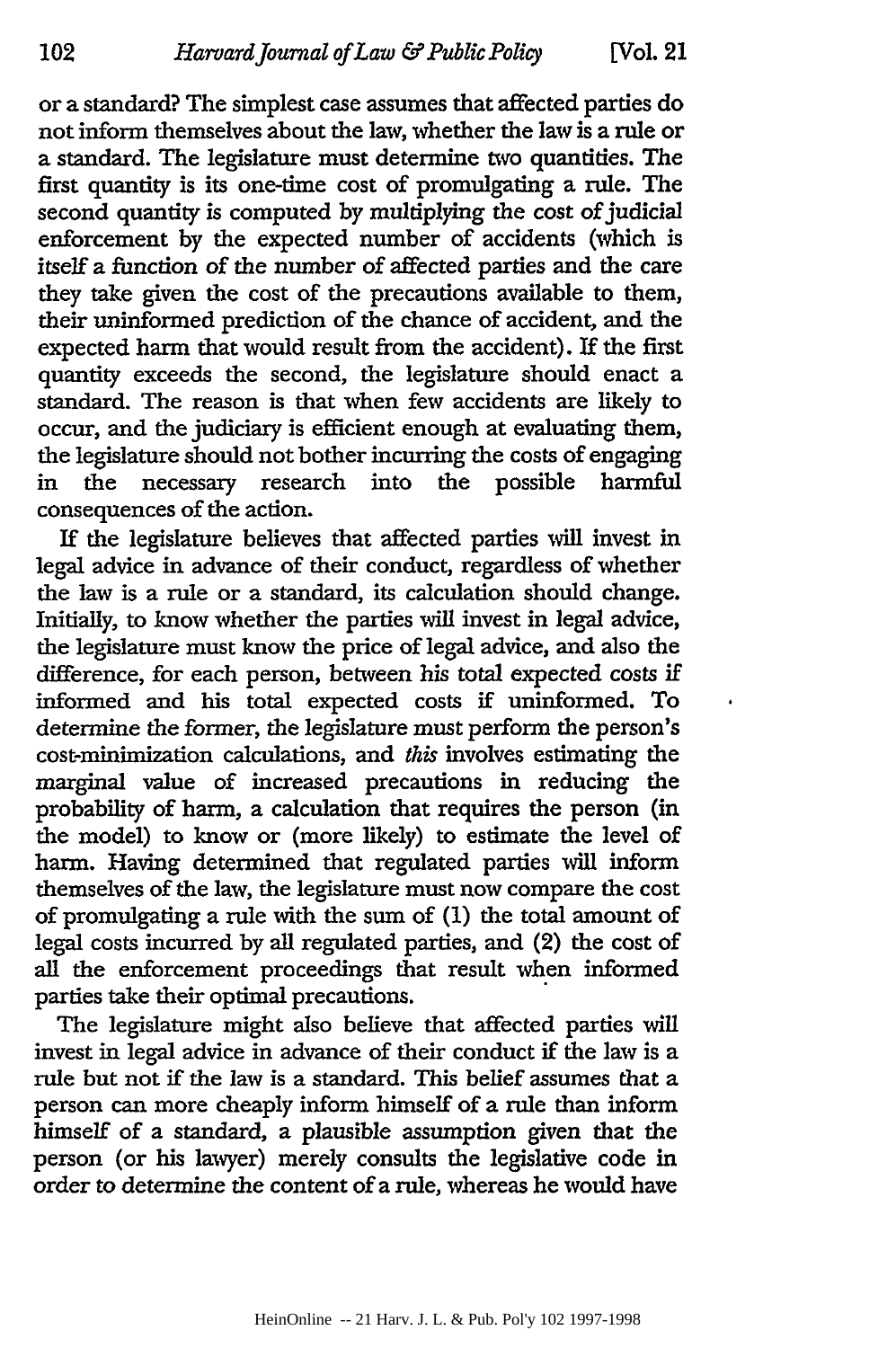to study and interpret a body of case law in order to predict how a court would apply a standard. To determine whether to use a rule or a standard, the legislature must take account not only of promulgation and enforcement costs, but also of efficiency gains that result because a rule enables parties to take more efficient precautions than a standard does, precautions that result in an accident rate different from the rate that would exist under a standard.

Finally, if, as is plausible, some people will not inform themselves of rules or standards, some people will inform themselves of rules but not of standards, and some people will inform themselves of both rules and standards, the choice between rule and standard will depend on the fractions of the population that will invest in each level of information, and on the relative gains enjoyed by each population under each regime.

This brief summary does not do justice to Kaplow's argument, but it suffices to illustrate the tremendous amounts of information that even a simple economic analysis requires. Indeed, we have only talked about the question of whether the legislature should choose to use a rule or a standard. Having exhausted itself in making this determination, it still must choose, among other things, the optimal complexity of the rule or standard,<sup>3</sup> not to mention (if a rule) the normative content of the law!

The claim that economic analysis requires superhuman information-processing capabilities is an old and hackneyed criticism of law and economics. One of the economist's responses, one with which I agree, is that models usefully draw our attention to variables that should be taken into account even if they cannot always be taken into account with precision. A slightly more aggressive version of this defense holds that people can actually apply the model to the world by supplying the values for the parameters from guesses based on their rough intuitions.

This response is valid sometimes but not always. The model of rules and standards may be one of those cases in which the response fails. To see why, observe that ideally we want to economize on the total cost of the legal system, including the

*<sup>3.</sup>* SeeKaplow, supra note 2 (regarding complexity).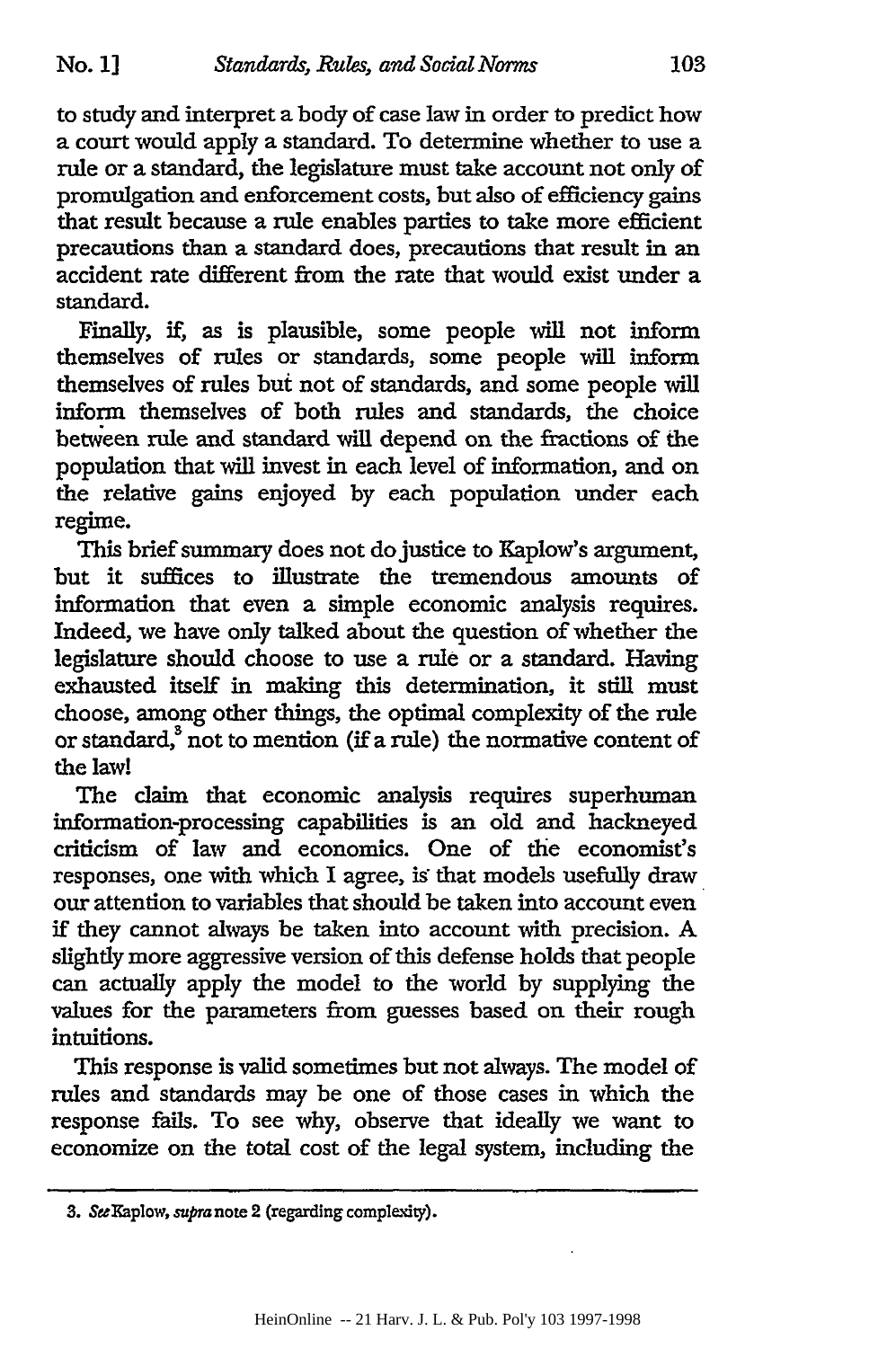104

creation and enforcement of laws. Call this amount *C.* Now *C* is clearly a function of the efficiency of a particular law. If a speed limit of 55 m.p.h. is more efficient than a speed limit of 65 m.p.h., for example, then a legislature that chooses to enact the first speed limit minimizes *C* relative to the choice of the second speed limit. But suppose it is more costly for a legislature to fill in the content of the speed limit than it is for the courts to apply a speed limit standard-for example, requiring people to drive at "reasonable" speeds. Then to minimize *C*, we want the courts to do the work, not the legislatures. *C,* then, is a function both of the content of the law and of the *process* by which it is created (rule or standard). This is where Professor Kaplow's analysis stops. But we can go further. Suppose it is cheaper for the legislature to determine the process by which a law is created in a particular case by using rough, intuitive guesses of the value of the variables in Professor Kaplow's model rather than by sponsoring hearings and studies for the purpose of obtaining more precise estimates. Then to minimize *C,* we want the legislature to use the rough guess method.  $C$  is therefore a function of the content of the law, the process by which it is created, *and the* method used to determine which process to use to create the law. But how should the legislature know whether to rely on rough, intuitive guesses rather than sponsor hearings and studies for the purpose of obtaining more precise estimates? Maybe, it should mimic what it did last time it faced a question like the one under consideration, or maybe it should sponsor a study to determine the most efficient method for determining the method used to determine which process to use to create the law. You should get the point by now: there is an infinite regress.

Or to put this another way, notice all of the quantities that the legislature must estimate in order to determine whether to use a rule or a standard: the cost of promulgating a rule, the cost of enforcing a standard, the probability of accident given that people are informed of the law, the probability of accident given that they are uninformed, the expected harm they would suffer in an accident, the cost of legal advice, and so on. Where do the numbers come from? How does the legislature make "rough guesses" about these quantities?

One possible answer to these questions is that the legislature obtains these numbers by holding hearings and funding studies.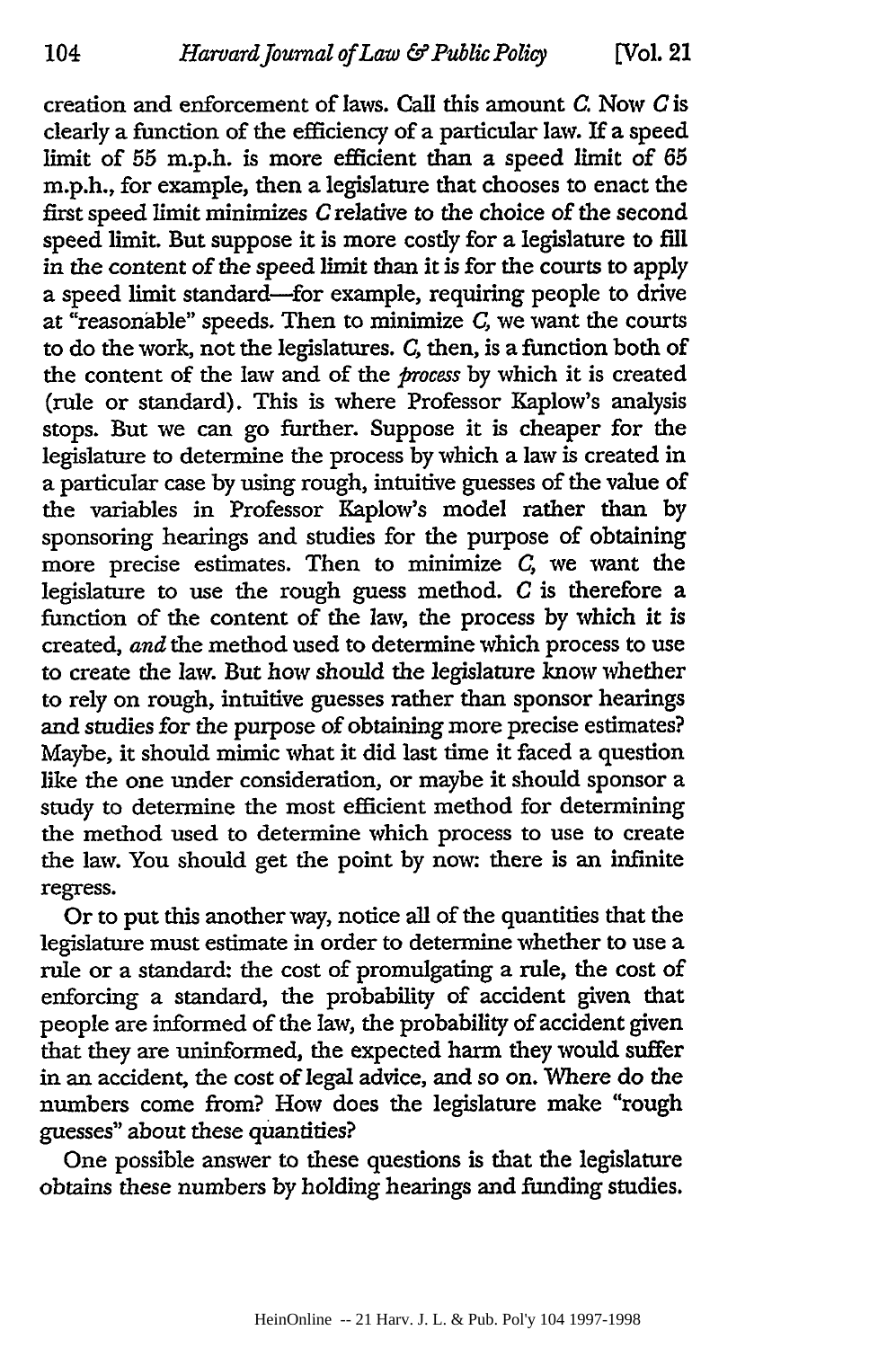But what does the legislature learn from these hearings and studies? If "hearings and studies" are defined broadly as activities that supply the legislature with *all* relevant numbers, then when it engages in "hearings and studies" in order to determine whether to use a rule or a standard, it thereby also learns the numbers necessary to choose the optimal content of the law-in which case the legislature should go ahead and issue a rule rather than force a court to duplicate this information gathering. Thus, if "hearings and studies" are defined broadly, legislatures would never issue standards.

If "hearings and studies" are defined narrowly as activities that supply the legislature with just those numbers that are necessary for performing calculations at a particular stage of analysis, for example, the rules-versus-standards stage of analysis, then the infinite regress returns. If hearings and studies would tell the legislature only that, say, a rule would be superior to a standard, the legislature must still (before knowing this) hold hearings and commission studies to determine whether hearings and studies are appropriate, rather than imitation or whatever, ad infinitum.

A second possible answer to the question how legislatures make rough guesses is that they bring with them prior knowledge about the world, and they use this knowledge to estimate the quantities needed to do the rules-standards calculation. But why should we think that they have the right kind of knowledge to make the choice between rules and standards, but not the right kind of knowledge to determine the optimal content of the law rather than deferring to the courts? If this is the case, the rules-standards analysis is irrelevant. And if we do not, then we plunge back into the regress. This time, to be sure, the regress is not necessarily infinite—at some earlier stage the legislatures might have sufficient prior knowledge about the world-but we still do not know what stage that is.

The infinite regress does not arise from any flaw in Professor Kaplow's reasoning, but is a characteristic of the optimizing methodology of economics. It is described as follows:

Suppose that we first formulate a decision problem as a conventional optimization based on the assumption of unbounded rationality and thus on the assumption of zero deliberation cost. Suppose we then recognize that deliberation cost is positive; so we fold this further cost into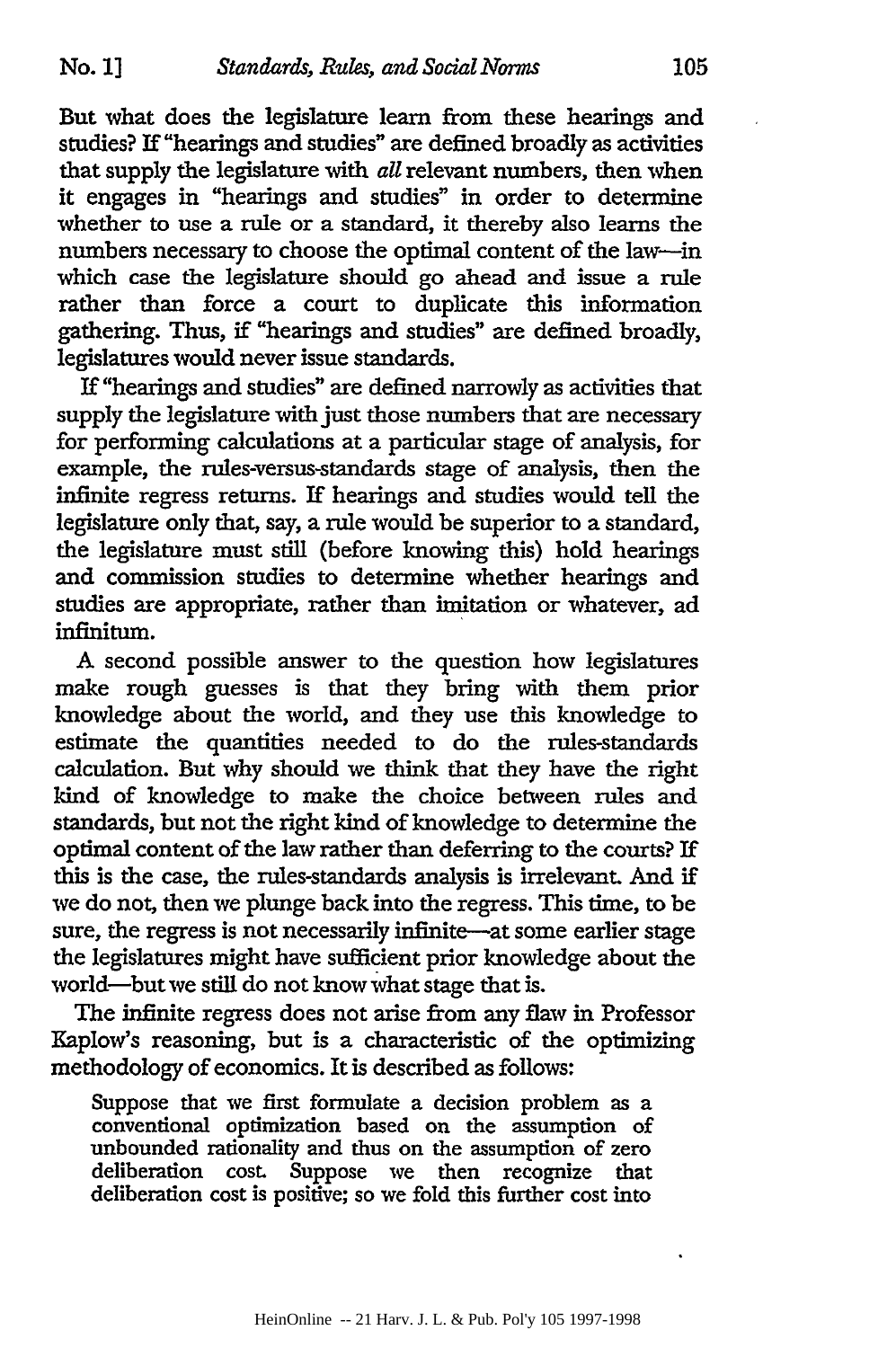the original problem. The difficulty is that the augmented optimization problem will itself be costly to analyze; and this new deliberation cost will be neglected. We can then formulate a third problem, and so on. We quickly find ourselves in an infinite and seemingly intractable regress.

This objection has been recognized for a long time, and there is no reason to consider it a decisive blow against economics or law and economics. One should recognize, however, that the problem looms larger in some contexts than in others. It does not seem to be a problem when one tries to determine the relative advantages of different remedies for breach of contract and other questions of substantive law. But the problem becomes hard to ignore in discussions about how laws allow legislatures, courts, and other agencies to economize on their lawmaking costs. If a law seems justified because it allows a lawmaking body to economize on its resources, a claim that the lawmaking body *chose* that law for that purpose **by** engaging in an optimizing methodology is caught in the snares of the infinite regress.

These objections are not merely theoretical. When one turns from theory to the practices of legislatures or courts, one sees very little of what Professor Kaplow models. This is particularly true of courts. When courts interpret precedents, they face the question whether to treat them as standards or rules. Professor Kaplow's model implies that courts should consider the cost of promulgation, the future cost of enforcement, the legal costs of affected parties, and so on, but courts do not do this or even act "as *if"* they did this. Instead, courts engage in a kind of practical reasoning. If earlier cases use similar reasoning and come to similar holdings with respect to a recurrent set of facts, a court may derive a rule from them; if earlier cases are inconsistent or sparse or difficult to understand, a court may assert a standard (effectively saying that future courts must determine the rule). Professor Kaplow's model also does not describe legislative behavior. Legislatures like courts generally imitate what came before them: the common law or customary law, which is codified, or earlier statutes, which themselves are based on still earlier statutes, some of them taken from foreign countries, most of which are derived ultimately from the common law or

<sup>4.</sup> John Conlisk, *Why Bounded Rationality?*, 34J. ECON. LIT. 669, 687 (1996).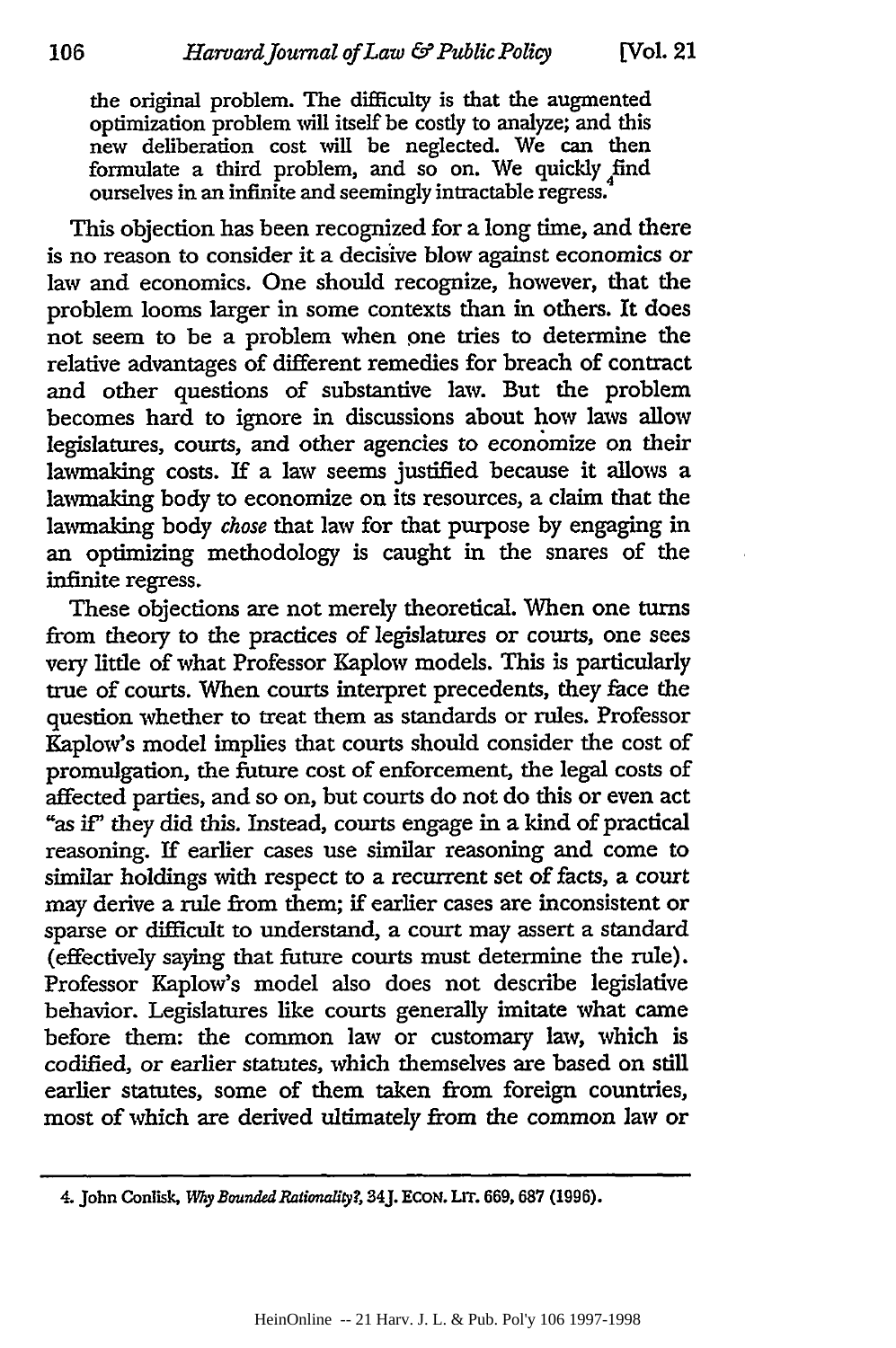customary law.<sup>5</sup> One might argue that in all these cases the decision-maker is optimizing in the face of its high promulgation costs, but this response makes the rules-standards analysis trivial.

The theoretical objection raised by the infinite regress and the empirical dependence of lawmaking on imitation imply that a proper analysis of rules and standards must approach the subject from a different angle. I will suggest an approach in Part m, after what might seem to be a digression on social norms in Part **II.** But the connection between the two topics will presently be clear.

#### II. SOCIAL NORMS

In economic models in which rational actors take others' actions as given, individuals cannot cooperate for the purpose of creating collective goods. Everyone would cheat on the cooperative project, because each person does better by cheating if the others cooperate (he then obtains part of the surplus without contributing to it) and each does better by cheating if the others cheat (he avoids incurring the costs of contributing to a surplus that would not be created). Yet people often engage in cooperative activities, including the production of the various standard public goods, in the absence of legal enforcement, sometimes even in the face of legal penalties. Examples include the merchants who resolve disputes among themselves without resorting to the courts; the cattle ranchers who help each other maintain fences; and the diamond dealers who refuse to do business with those who have engaged in bad business practices.<sup>6</sup> One explanation of these phenomena is that "social norms" deter the undesirable conduct, but this explanation is not satisfactory. One wants to know why social norms deter the undesirable conduct, which means

**<sup>5.</sup>** For a survey of evolutionary theories of the law, see **E.** Donald Elliott, *Te* Evolutionary Tradition in Jurisprudence, 85 COLUM. L. REV. 38 (1985); see also William Ewald, *ComparaltveJurispmdenne (HI): The Logic of Legal Transplants,* **43** AMJ. COMP. **L.** 489 **(1995)** (discussing Alan Watson's theory of legal transplants).

**<sup>6.</sup>** *See* ROBERTC. ELuCKSON, ORDER WITHOUT **LAW (1991);** Lisa Bernstein, *Opting Out of the Legal System: Extralegal Contractual Relations in the Diamond Indushy,* 21J. LEGAL STUD. **115 (1992);** Stewart Macaulay, *Non-Contractual Relatwi in Business.:A Preliminamy* Study, **28** AM. **SOC.** REV. **55 (1963);** *see generally* Eric **A.** Posner, *The Regulation of Groups: The Influence of Legal and Nonlegal Sanctions on CollectiveAction,* 63 **U. CHt.** L REV. 133 **(1996).**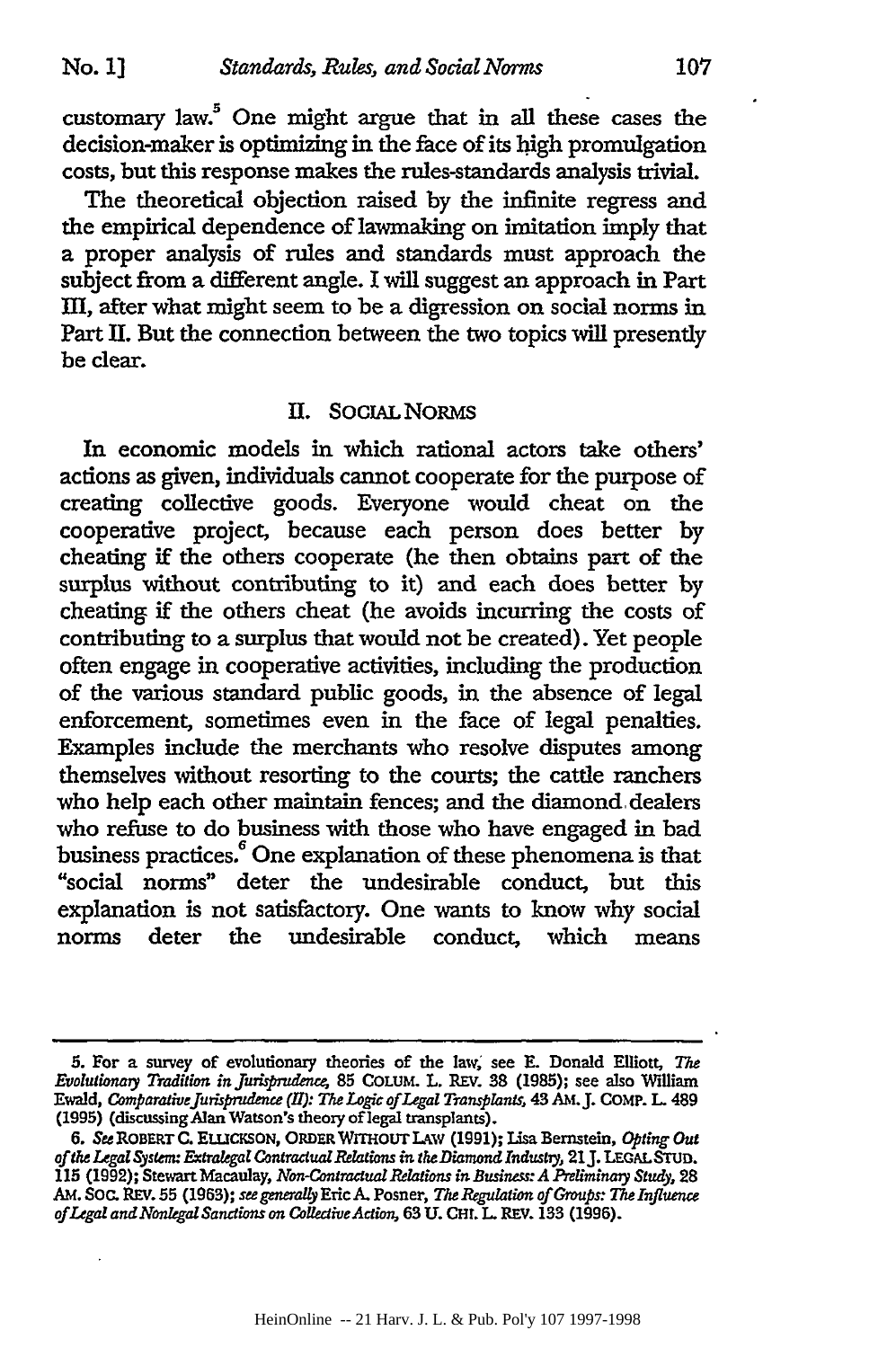understanding how they come into existence in the first place. Why do people create and enforce social norms?<sup>7</sup>

There have been numerous attempts to answer this question, none of them wholly satisfactory but many of them illuminating and useful. I focus on two of them.

The first model uses the theories of repeat games and signaling. It begins **by** noting that people who cooperate often (usually?) do so over a long period of time during which each can observe the actions of others and decide on the basis of those actions whether to continue cooperating or stop. When each round of play is followed **by** another, players know that **if** they cheat in one round they may have no chance of obtaining high payoffs in the next. Some level of cooperation, and a concomitant production of some level of the potential surplus, can be sustained **by** various strategies, most famously, the "tit-fortat" strategy in which a player cooperates in every round except those that succeed a round in which the other players cheated.<sup>8</sup> Although the results have to be interpreted with care because of the problem of multiple equilibria-and this is true especially when information is imperfect and the number of players is greater than two-the results are nonetheless highly suggestive of the possibility of nonlegal cooperation.

Although this theory takes great strides toward explaining how people can cooperate in the production of collective goods, it does not explain what a social norm is. In the diamond trade, for example, merchants no doubt refrain from misrepresenting the value of a diamond because if they were discovered, other merchants would stop doing business with them, but the repeat game theory does not explain why the merchants seal their contracts using traditional words and record their contracts in a traditional and consistent way.9 These practices are norms. One might argue that these practices are the cheapest way to make a record, but this argument is implausible, because it does not explain why *every* transaction takes the same form. Surely, when

**<sup>7.</sup>** This question has drawn the attention of economists and legal economists. *See* Eric A. Posner, *Signals, Symbols, and Sodal Norms in Politics and* **the** *Law,* **27 J. LEGAL STUD.** (forthcoming **1998),** for one effort and for citations to both literatures. The interest among legal economists can be traced to ELLICKSON, *supra* note 6.

**<sup>8.</sup>** The literature **on** this topic is vast; the interested reader should consult standard game theory texts for discussion and dtadons. *Se; ag.,* ERIC **RASMUSEN,** *GAMIES* **AND** INFORMATION **(2d** ed. 1994).

**<sup>9.</sup>** SeeBernstein, *supra* note **6,** at 122.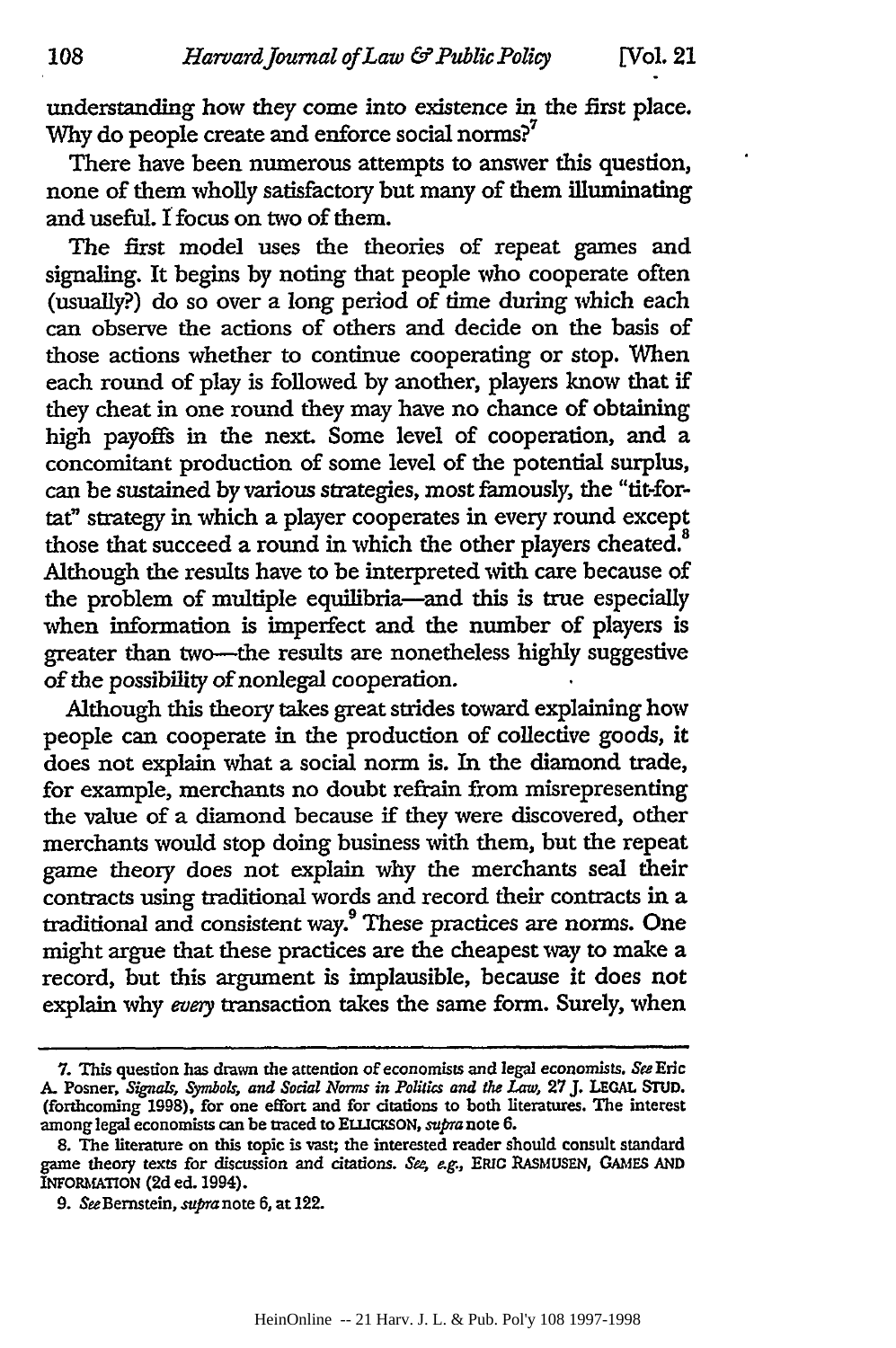traders know each other better or worse, or the value of the transaction is higher or lower, the optimal form of the writing would change as well. What needs to be explained is why that does not happen.

This is where the idea of signaling comes in. Suppose that in a merchant community some people are better contractual partners than others. This may occur for several reasons: the "high" types care more about future payoffs, or they feel guilty easily, or they cannot hide their intentions well, and so on. The "low" types are the opposite. When seeking partners in contractual endeavors, high types want to match up with other high types, but low types want to match up with high types. Low types hit upon the strategy of sending "signals" that they think high types will think that only other high types can send. But because a high type who accepts a low type as a contractual partner risks being cheated, high types will send their own signals. They might mimic the signals of the low types in order to avoid the impression of being low themselves, or they might send even more costly signals than the low types do. Depending on the cost structures of the various signals, it is possible to obtain equilibria in which only the high types send the signal, or equilibria in which everyone sends a signal. (Other possibilities exist as well.) The latter equilibria are not informative, and do no one any good, but they can be sustained because no one wants to deviate from the equilibrium signal lest as a consequence others believe that he is a low type.

There are many examples of such signaling in everyday life, of which gift-giving is probably the most intuitive. People give gifts to each other in order to show that they care about maintaining relationships: low types find it hard to give gifts, or good gifts, because they are costly and they require a costly inquiry into the other person's tastes.<sup>10</sup> In the example of the diamond community, the peculiar use of the writing may have begun as a signal of one's type. A low type may have introduced the writing as a way of persuading the other person that he was a high type. After all, the writing is costly in the sense that the existence of a record makes it more difficult to cheat one's partner by misrepresenting the transaction to arbitrators or witnesses in

*<sup>10.</sup>* **See** Eric *A.* Posner, *Allndm Status, and Tust in the Law of* Gfls *and Gratuitous mmises,* 1997 Wis. L. REV. **567 (1997).**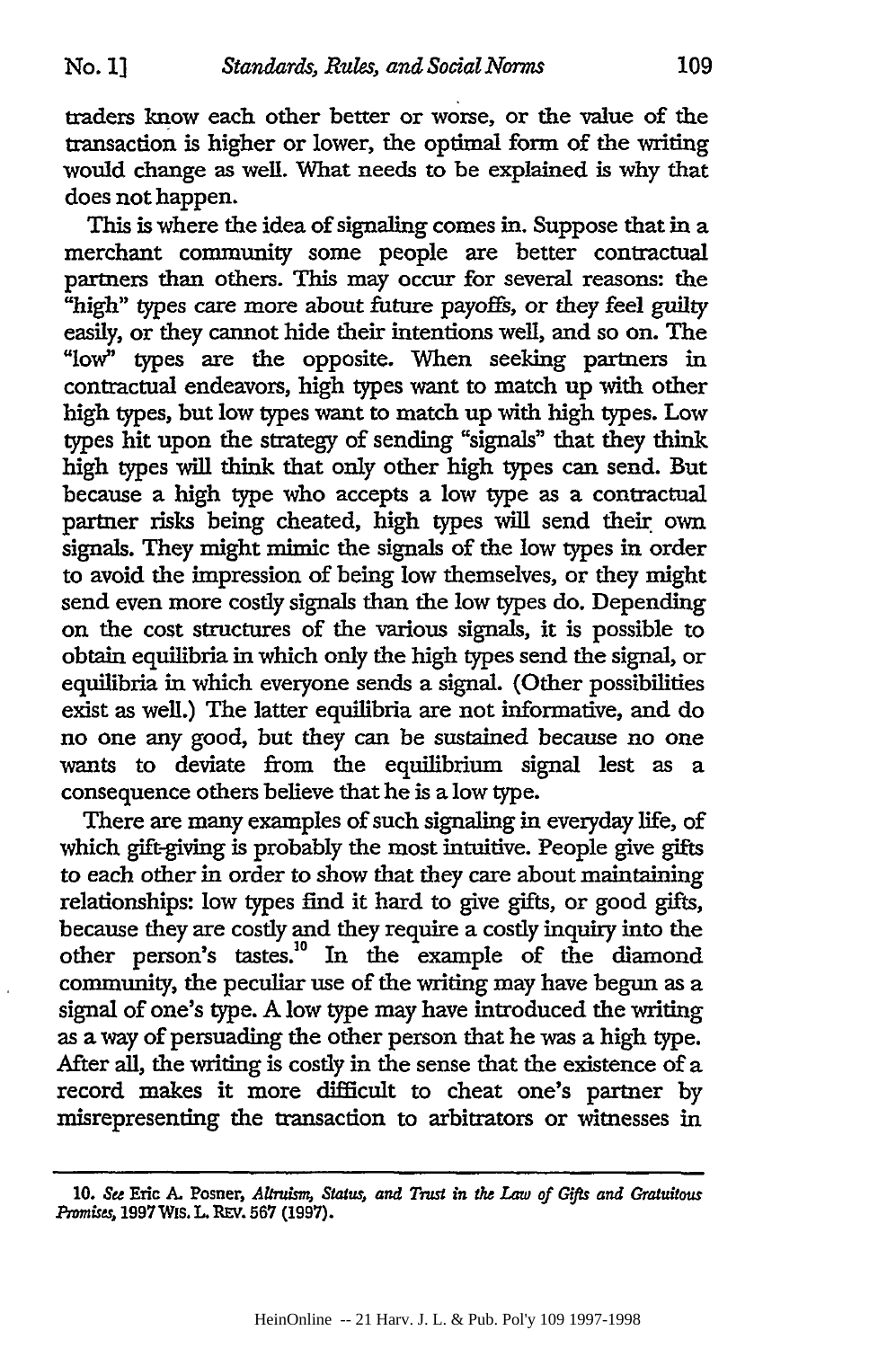110

case of a dispute. The high types, who may have been happy enough with oral transactions, would hasten to mimic the low types, so that their partners would not think that *they* are the low types. Social norms, then, reflect signaling behavior unlike efficient behavior in transactions, which one can expect to vary according to the type of transaction, signaling behavior is always patterned, norm-like.<sup>11</sup>

The second theory focuses on coordination games, rather than on prisoners' dilemmas. In a coordination game, both players do better if they engage in a similar or symmetrical action than if they do not. An old example draws on the problem of two people driving towards each other on roads without lanes. If both people drive on the right or both people drive on the left, they receive high payoffs. If one person drives on the right while the other drives on the left, they crash. It can be shown that if people generally imitate people with higher payoffs (those who do not crash), and if enough people start off choosing the same strategy, over time one strategy will drive out the other and result in an equilibrium that is stable against occasional mistakes or experiments with novel strategies.<sup>12</sup> The equilibrium strategy, for example driving on the right, can be called a social norm. What is striking about this result, and what distinguishes it from the earlier model, is that it holds even if people are strangers who are not self-consciously involved in a cooperative endeavor.

In the case of the merchant group, the form of writing could have been a convention in this sense. If some people started using writings at random or as an experiment or as the result of a misunderstanding, and it turned out that they were later involved in fewer disputes, others might have started imitating the first. Notice that the use of the writing may be valuemaximizing, but it survives as a result of a kind of natural selection, not because of rational optimization. But this means that people may continue to imitate both the use of a writing and the particular form of the writing long after it ceases to be value-maximizing.

**<sup>11.</sup>** SeePosner, supranote 7 (regarding symbols).

<sup>12.</sup> See ROBERT SUGDEN, THE ECONOMICS OF RIGHTS, CO-OPERATION, AND WELFARE 34 **(1986).**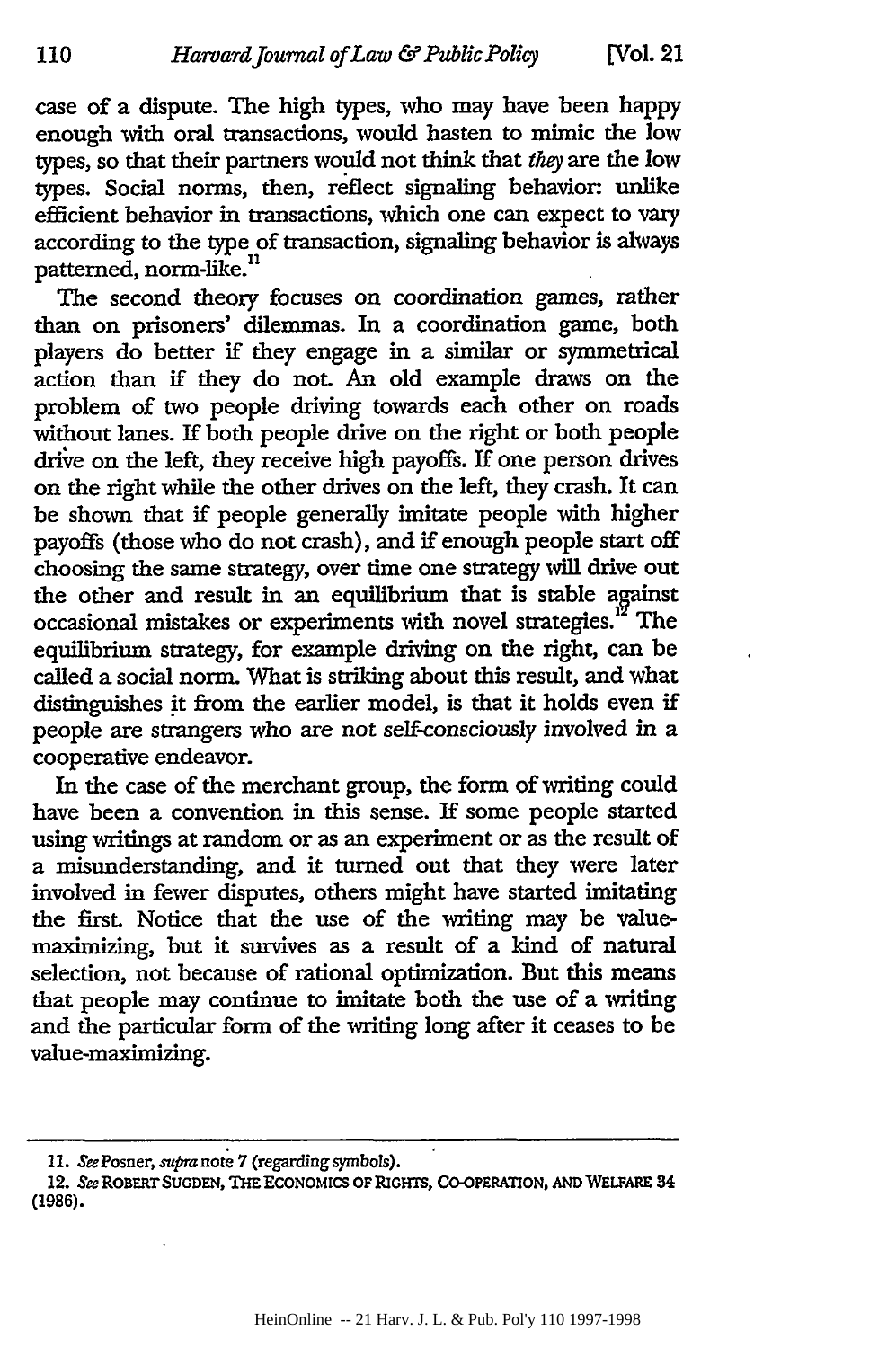These models do not explain all forms of collective action; indeed, they raise as many problems as they solve. But they appear to have fruitful implications, which I will discuss below. Also, notice that the first model relies on the standard optimizing methodology of economics, whereas the second assumes that people mimic rather than optimize-or, to use the trendy phrase, it assumes that people are "boundedly rational."

### III. **IMPLICATIONS**

#### *A. Positive Implications*

It is difficult to interpret Professor Kaplow's model as a positive model, because it puts too heavy an epistemic burden on legislatures and courts, and because the evidence suggests that legislatures and courts do not typically weigh costs and benefits when choosing between rules and standards. The signaling model and the evolutionary model offer some alternatives.

To illustrate the application of the signaling model, assume that legislators, like our merchants and cattle ranchers, have an interest in signaling that they are high types. Space limitations prevent me from defending the assumption, but something like it can be found in various models of the political process. If this is so, time-consuming and expensive legislative studies emerge as signals in equilibrium. The reason is that if people cannot directly observe the quality of laws, and therefore cannot vote for legislators on the basis of the quality of the legislative product, they might infer the type of a legislator from the energy that he puts into legislation. **A** legislator might then overinvest in legislation, which could take the form of supporting rules over standards, because **by** hypothesis standards cost the legislature little. (Legislators might also overinvest by supporting lots of different laws.) They might create standards only (or usually) when the subject of the law is controversial, thus requiring courts to absorb the political costs of taking the wrong position. One might thus expect uncontroversial laws (traffic regulations, tax codes) to appear as rules and unpopular. or controversial laws (abortion regulation, affirmative action programs) to appear as standards.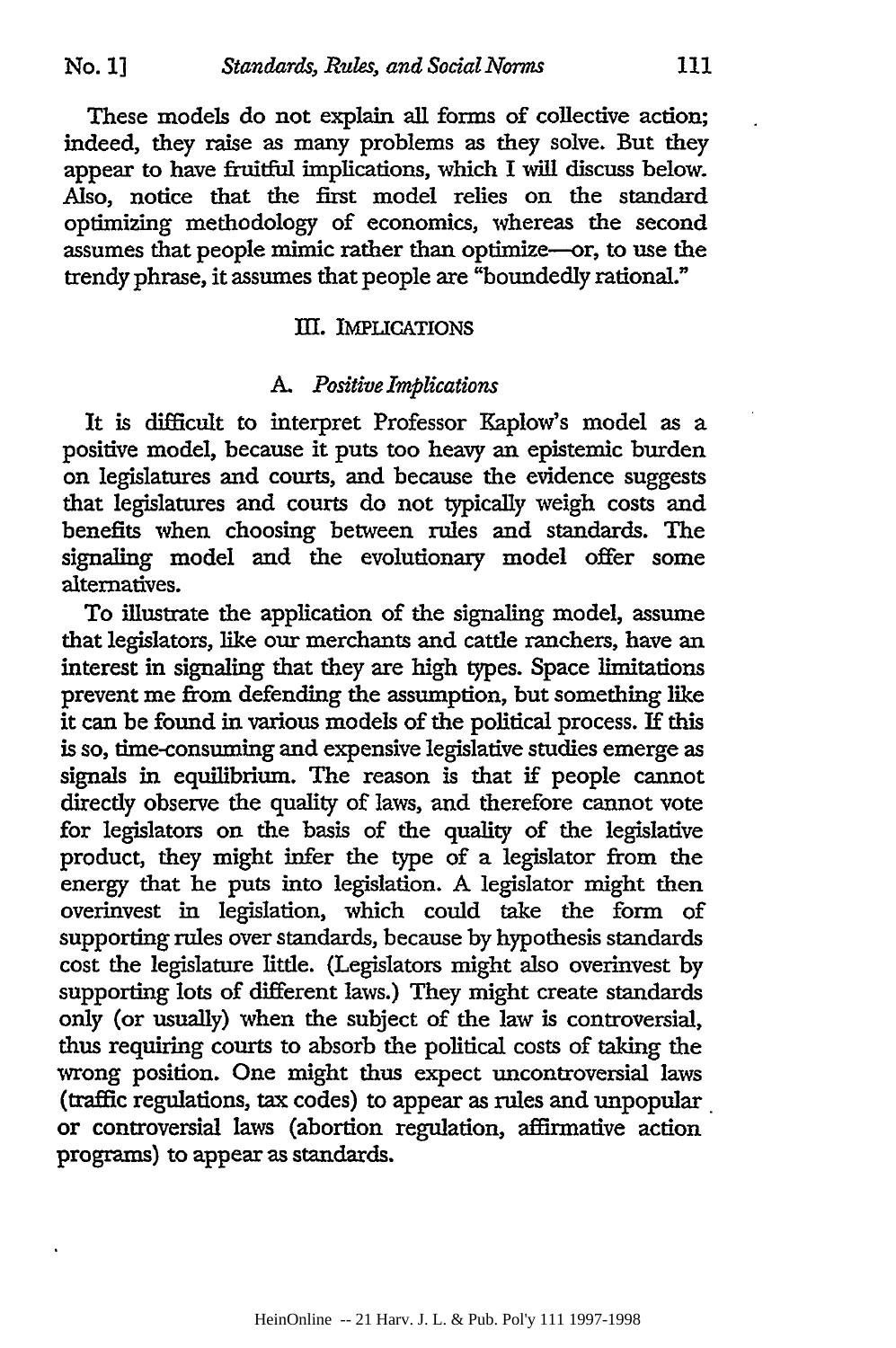The first model also suggests that if judges want to have influence, they can cause other judges to follow them on some cases if they can commit themselves to following those judges on other cases. One way to commit oneself, if one otherwise cares about the content of an opinion, is to follow another judge even when one does not agree with him or her.<sup>13</sup> If this is true, rules may emerge in areas of law where disputes are common and not in areas of law where they are rare, for only in the former will it be clear enough that a judge is following another judge rather than contradicting him.

To illustrate the application of the second model, assume that legislatures mimic other legislatures. They might do so because the effect of most laws on social behavior is so complex that a boundedly rational legislator could not predict it. Ironically, it is possible that the results of Professor Kaplow's model will be vindicated. For if laws containing optimal rules and standards are more likely to survive (in the sense that legislatures revise rules and standards only when they lead to observable pathologies), then imitation of them will cause them to spread. However, it is also possible that lags will occur.

Finally, assume that courts are also boundedly rational, and imitate prior opinions when the facts underlying those opinions sufficiently resemble the facts of the case before them. When such imitation occurs, observers (or the court itself) will say that the precedent states a rule. When a case is novel, and the court must decide on the basis of the facts, it will appeal to a standard. So when, in a particular area of law, facts vary considerably from case to case, that area of law will be more standard-like, whereas in other areas of the law rules will emerge.

These sketchy examples should not persuade anyone that Professor Kaplow's analysis is right or wrong. For one thing, Professor Kaplow's analysis is normative, and these examples are all of positive analysis. For another, the first model relies on the same optimizing methodology that I criticized while discussing Professor KapIow's model. I do think that the infinite regress is less of a danger in the first model than in Professor Kaplow's model, mainly because the first model does not ask players to

<sup>13.</sup> See, e.g., Thomas J. Miceli and Metin M. Cosgel, Reputation and Judicial Decision-*Making,* **23J. ECON.** BEHAV. **&** ORG. **31** (1994); Eric Rasmusen, *judicial Legitimaq As a Repeated Game,* **10J.** L **EcoN.** & ORG. **63** (1994).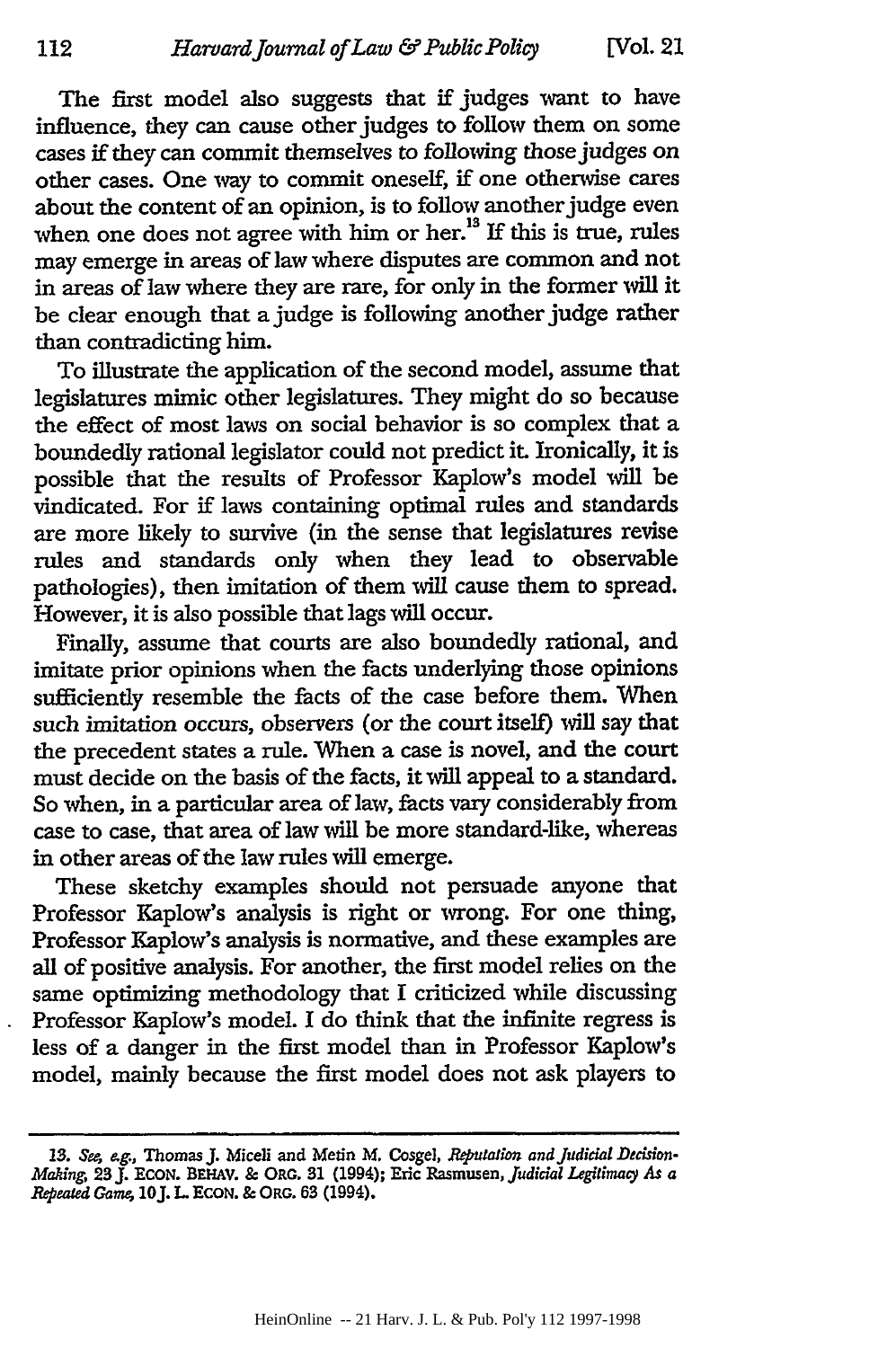economize on deliberation costs, but I do not have the space to defend this argument. The lesson of the discussion is more modest it is that models that analyze incentives to engage in cooperative action may be helpful for explaining important features of the legal system, including the use of rules and standards.

# *B. Normative Implications: The Rule of Law*

The different models have many normative implications, but I want to focus on the implications for the rule of law. By the rule of law I mean an ideal that law should inflict punishment only on people who engage in actions that conform to general categories identified by that law, and not on people who engage in actions or have characteristics that the authorities conclude are undesirable after the fact. Because the rule of law implies a preference for identification of proscribed actions in advance, it implies (as the name suggests) a preference for rules over standards. 14 Although a legislature, by issuing a standard, announces in advance of the regulated conduct that anyone who engages in that conduct now risks a sanction, in practice this announcement does not amount to much. To announce, for example, that product liability will henceforth be determined by the standard of negligence does not tell people what is permitted and what is not permitted, though it gives them something of an idea. I do not mean to suggest, however, that standards are inherently bad: the rule of law is one among many values, and departure from it on occasions to economize on lawmaking costs may be justified. Indeed, this is one interpretation of Professor Kaplow's analysis.

The signaling model suggests deeper problems with standards, problems that arise because people's behavior may be more sensitive to standards than to rules. Consider an example from Professor Lessig, which I will quote at length:

Before the 1960s, motorcyclists in Soviet Russia did not wear helmets. In part this was because of a lack of any perceived need to wear helmets; in part it was because the Soviet economy failed to produce any helmets.... Soon Russians

<sup>14.</sup> **See** *generally* Frederick Schauer, Rues and the **Rule** of *Laws* 14 HARv. J.L. **&** PUB. POL'Y 645 (1991).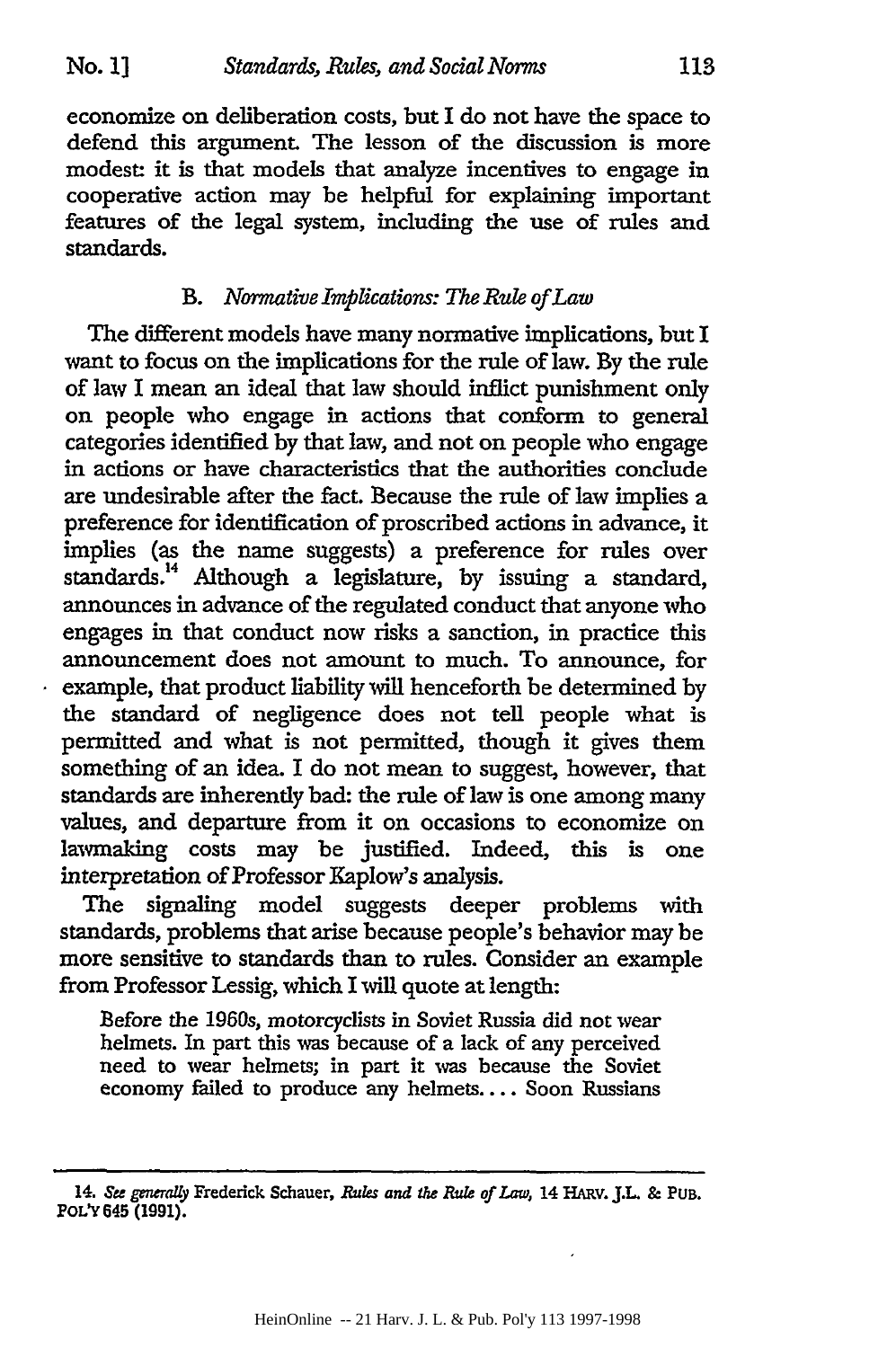began to wear motorcycle helmets produced in Western Europe....

When these helmets first began to appear, the Soviet government quickly reacted against them. For despite bearing the medical costs associated with cycling accidents, the Soviets perceived a much greater cost to the Soviet state associated with individuals wearing helmets, that is, the invasion of Western style. Because helmets were produced only in the West, wearing them was a political statement antithetical to the message the Soviet government wanted broadcast.

Thus began an extraordinary and self-conscious campaign by the Soviet government to vilify the wearers of motorcycle helmets. Cartoons appeared in the popular (read: government-controlled) press.... By the early 1960s, people began wearing helmets only at night, to avoid easy detection.

The night-riding behavior suggests the campaign attacking helmet wearing as "imperialism" had some effect. For no laws were passed banning the wearing of helmets.<sup>15</sup>

When the Soviet Union finally began manufacturing helmets in its own factories, people began to wear helmets again (presumably, during the day): the stigma now was not against wearing any helmet, only against wearing imported helmets."

In the United States, any opinion by the President or other important officials on the desirability of motorcycle helmets would be widely ignored if not ridiculed, just as President Carter's urging that people lower their thermostats was widely ridiculed. It certainly would not influence the frequency with which people wear helmets. The United States, in fact, uses laws to encourage people to wear helmets.

What accounts for this difference? An answer is that in the Soviet Union having a reputation for loyalty to the state was, in the eyes of the authorities, far more important than it is in the United States. In the Soviet Union, a bad reputation could result in expulsion from the Communist Party, and as a consequence in denial of education, desirable jobs, and other benefits. In the United States a bad reputation matters less because the state does not punish you for having it. To put this in terms of the

**<sup>15.</sup>** Lawrence Lessig, *The Regulalion of Sodal Meaning* **62 U. CH.** L REV. 943, 964-65 (1995).

**<sup>16.</sup>** *See id.* at 965.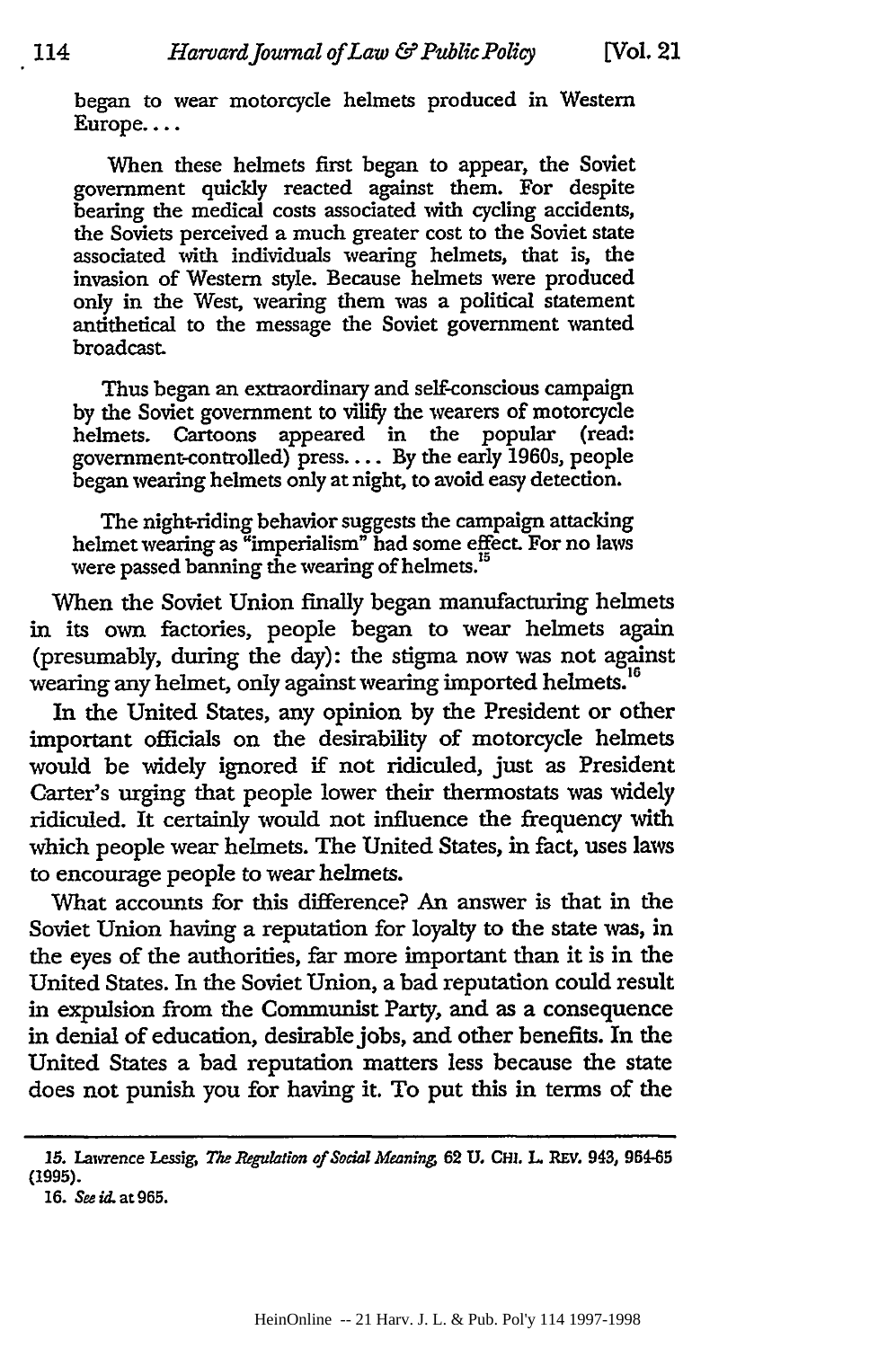signaling model, it was more important to signal one's loyalty to the state in the Soviet Union than it ever has been in the United States. Thus, in the Soviet Union, people would voluntarily engage in patriotic displays, refrain from criticizing the government, and even refrain from wearing motorcycle helmets when doing so was defined as disloyal or unpatriotic. In the United States this phenomenon is rarer because the commitment to the rule of law generally restricts the ability of legislatures to enact vague standards (for example, "you must be patriotic") that can lead to the pooling behavior that occurred in the Soviet Union.

The conformity-inducing properties of standards, however, do not depend on secret police. In the United States, standards would be enforced by the courts. If people cannot anticipate in advance which actions conform to the standard and which actions violate it, they will engage in actions that serve as signals that they possess the characteristics that they believe courts would look for. The result would be pooling of the sort thai occurred in the Soviet Union, though no doubt on a smaller scale. A commitment to the rule of law, in contrast, forces legislatures to specify the desired behavior in advance. Because it is (comparatively) clear what is permitted and what is not permitted, less pooling can be expected. Or to put it in terms of the model, when the signal of loyalty or good behavior is too costly, people will not use it, instead satisfying their nonreputational preferences. People may abide by rules in a casuistic manner, sometimes defeating the policy they implement, but they will overcomply with standards.

Should this bother us? From the perspective of social welfare in the economist's sense, this question is quite difficult. Pooling equilibria can be socially costly because everyone incurs costs in sending signals that do not produce any informational benefits. But if sending a signal (like wearing a helmet) causes less total harm than would exist in a separating equilibrium (in which only some people wear helmets), then the pooling equilibria would be superior on efficiency grounds. This means that, even if some regulated behavior will occur rarely and there will be few enforcements, a standard may be inappropriate, because it may cause overcompliance.

But from a different perspective-from the perspective of *autonomy-the* use of standards is more clearly troubling. When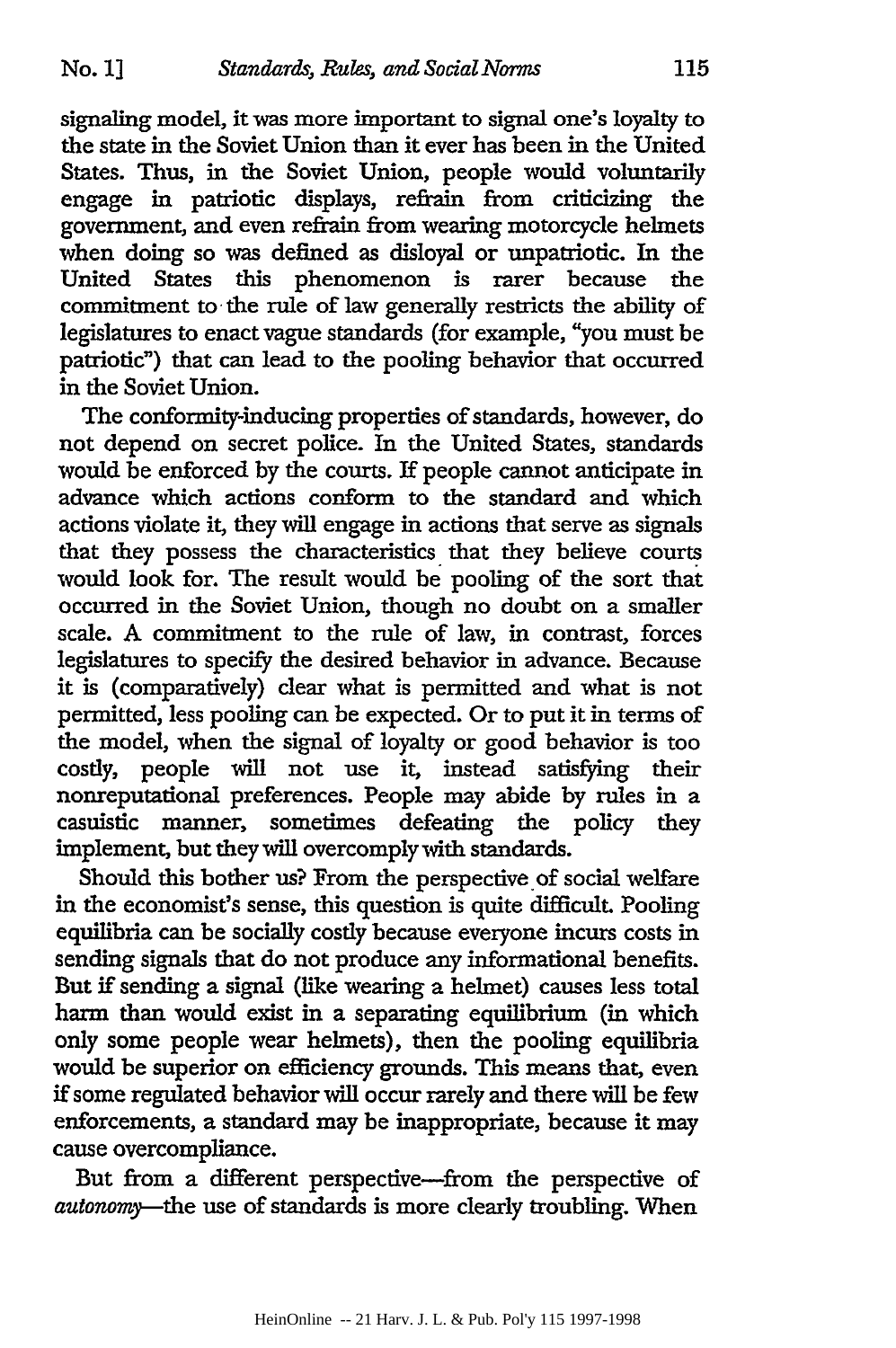116

people feel that they must signal in order to avoid inferences that they are low types-unpatriotic or disloyal or careless or unreasonable-then they will engage in various forms of patterned behavior rather than satisfying their tastes or pursuing their goals. The Soviet authorities never had to say that wearing bicycle helmets is a punishable offense: once it had expressed its disapproval, people would overreact to avoid the inference of disloyalty. Vague statements about the undesirability of various jobs, pursuits, hobbies, social relationships, and views would likely cause a similar reaction. Indeed, even if the state expresses no opinion on these issues, but punishes anyone deemed unpatriotic, people will struggle to act in conformity with whatever norms they think the state would approve.

When reputation matters a lot, people will conform to whatever pattern of behavior they believe that everyone else approves. When reputation matters a lot to the *state,* with unpleasant consequences to those who have a bad reputation, people will conform to whatever pattern of behavior they believe that the state approves. The state exploits this phenomenon by announcing standards of behavior (the patriotic citizen, or the good socialist), rather than announcing rules, for rules give people the freedom to choose among the actions that are not specifically prohibited. This is why states in which people have freedom also have a strong commitment to the rule of law, and it may be why the rule of law is such a powerful political ideal that overrides short-term concerns about social welfare.

# *IV.* CONCLUSION

This talk has consisted of a hodgepodge of points, none of them strongly supported, all of them speculative, so let me briefly summarize the most important in a manner that does not exaggerate their strength. First is an uneasiness with the optimizing method in some (but not all) contexts of legal decision-making: one may be able to overcome this uneasiness by embedding the decision in a game in which people spontaneously cooperate, so that legal decisions are an outcome of their cooperative behavior; or one may overcome this uneasiness more directly by modeling bounded rationality. But though the latter approach is exciting and perhaps theoretically more pure, it is hampered by the primitive state of the methodology. Second is the claim that the rule of law is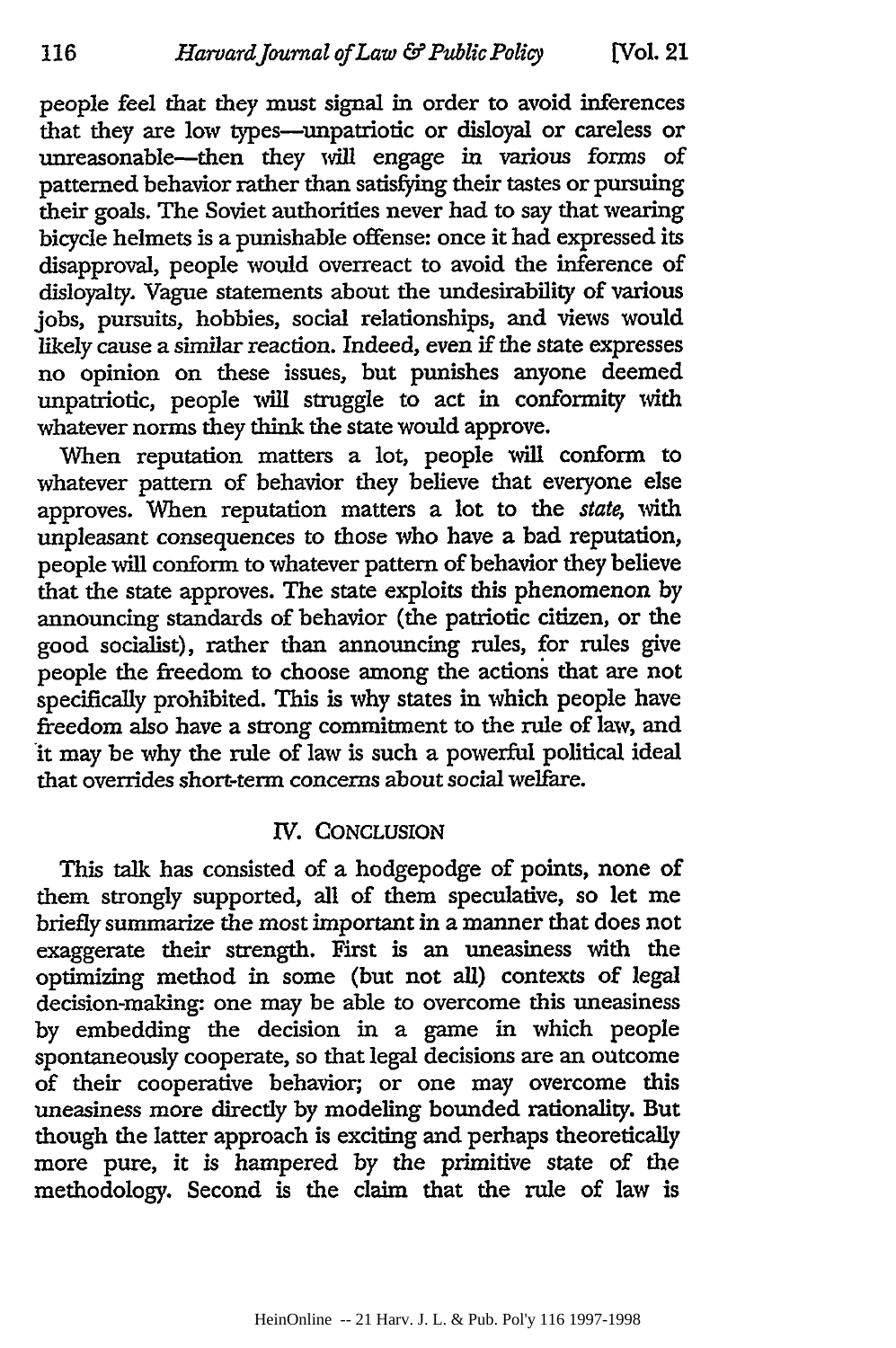important not because rules are better than standards on efficiency grounds-in fact, Professor Kaplow's analysis plausibly suggests that sometimes rules are better and sometimes standards are better. The rule of law is important if we care about autonomy, because standards, more so than rules, encourage self-reinforcing conformity to the imagined goals of the state rather than actions that reflect one's authentic values and interests.